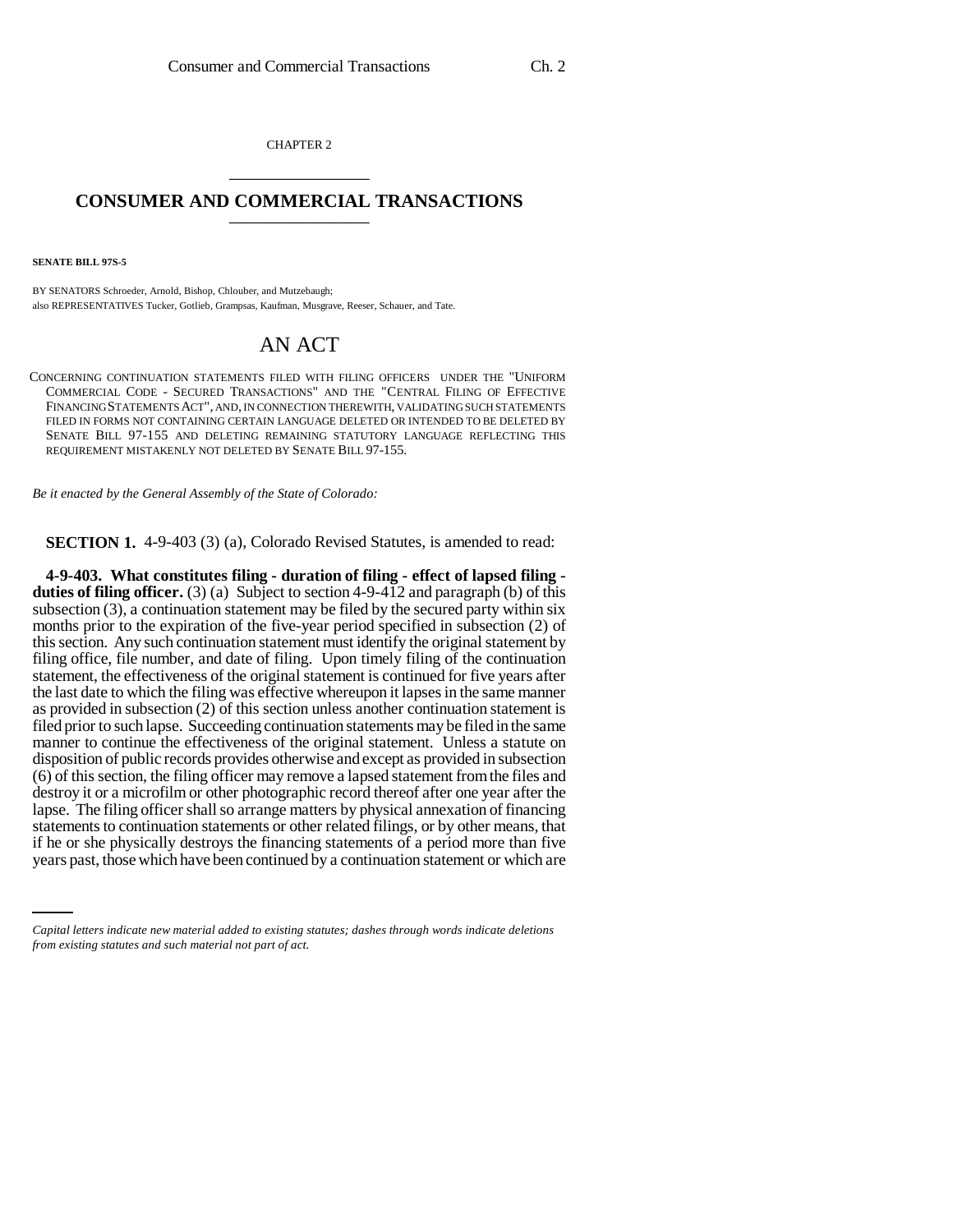still effective under subsection (6) of this section shall be retained. NO CONTINUATION STATEMENT FILED PURSUANT TO THIS PARAGRAPH (a) ON OR AFTER JULY 1, 1995, SHALL BE INEFFECTIVE SOLELY BECAUSE IT FAILED TO INCLUDE A STATEMENT THAT THE ORIGINAL FINANCING STATEMENT IS STILL EFFECTIVE.

**SECTION 2.** 4-9-412 (1), Colorado Revised Statutes, is amended to read:

**4-9-412. Refiling required.** (1) (a) A financing statement or continuation statement filed before July 1, 1996, which has not lapsed by December 31, 1997, shall lose its perfection and priority rights unless a new continuation statement is filed on or after July 1, 1996, but on or before December 31, 1997, which identifies the original statement by county, file number, and date and time of filing, and lists the collateral of the original filing and includes a statement that the original financing statement is still effective. The filing of a new continuation statement shall preserve the priority of the original filing and shall be effective for five years from the expiration date of the original filing or any continuation statement filed before July 1, 1996. THE EFFECTIVENESS OF A FINANCING STATEMENT THAT WAS FILED BEFORE JULY 1, 1996, AND THAT HAS NOT OTHERWISE LAPSED BY DECEMBER 31,1997, SHALL LAPSE IN THE MANNER PROVIDED IN SECTION 4-9-403 (2) ON DECEMBER 31, 1997, UNLESS A CONTINUATION STATEMENT IS FILED ON OR AFTER JULY 1, 1996, BUT ON OR BEFORE DECEMBER 31, 1997, THAT IDENTIFIES THE ORIGINAL STATEMENT BY FILING OFFICE, FILE NUMBER, AND DATE OF FILING AND CONTAINS A STATEMENT INDICATING THE TYPES OR DESCRIBING THE ITEMS OF COLLATERAL INDICATED IN THE FINANCING STATEMENT. UPON THE FILING OF A CONTINUATION STATEMENT PURSUANT TO THIS PARAGRAPH (a), THE EFFECTIVENESS OF THE ORIGINAL FINANCING STATEMENT IS CONTINUED FOR FIVE YEARS AFTER THE LAST DATE TO WHICH THE FILING WOULD OTHERWISE HAVE BEEN EFFECTIVE, WHEREUPON IT LAPSES IN THE MANNER PROVIDED IN SECTION 4-9-403 (2) UNLESS ANOTHER CONTINUATION STATEMENT IS FILED PURSUANT TO SECTION 4-9-403 (2) PRIOR TO SUCH LAPSE.

(b) NO CONTINUATION STATEMENT FILED PURSUANT TO THIS SUBSECTION (1) ON OR AFTER JULY 1, 1996, SHALL BE INEFFECTIVE SOLELY BECAUSE IT:

(I) FAILED TO IDENTIFY THE ORIGINAL STATEMENT BY COUNTY, IF THE FILING OFFICE WAS THE OFFICE OF THE SECRETARY OF STATE AND THE STATEMENT SO STATED, OR BY TIME OF FILING;

(II) INDICATED THE TYPES OR DESCRIBED THE ITEMS OF THE COLLATERAL INDICATED IN THE FINANCING STATEMENT INSTEAD OF LISTING THE COLLATERAL OF THE ORIGINAL FILING; OR

(III) FAILED TO INCLUDE A STATEMENT THAT THE ORIGINAL FINANCING STATEMENT IS STILL EFFECTIVE.

**SECTION 3.** 4-9.5-106 (2), Colorado Revised Statutes, is amended, and the said 4-9.5-106 is further amended BY THE ADDITION OF A NEW SUBSECTION, to read:

**4-9.5-106. Continuation statements.** (2) An effective financing statement filed before July 1, 1996, that has not lapsed by December 31, 1997, shall lose its perfection and priority rights unless a new continuation statement is filed on or after